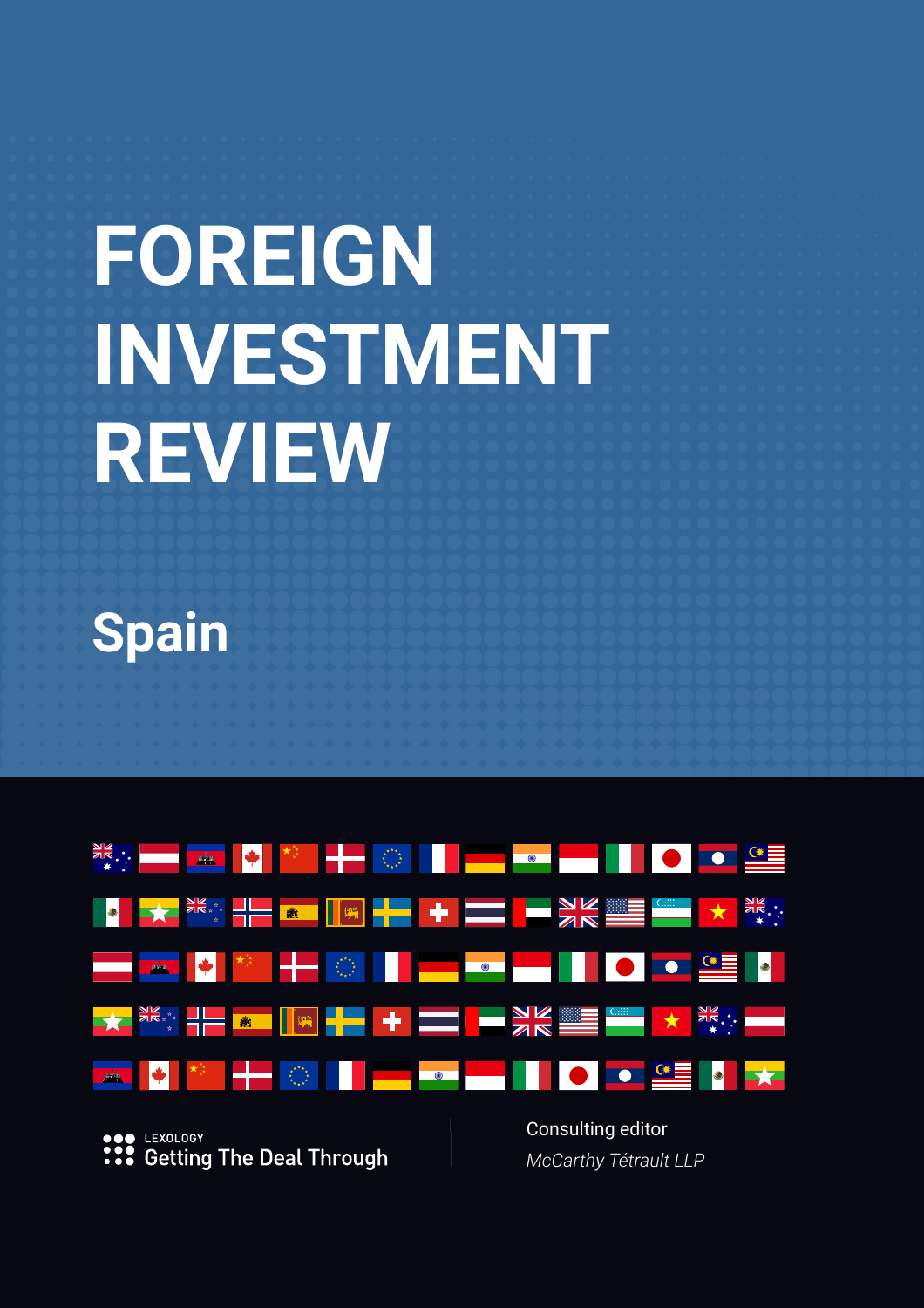# **Foreign Investment Review**

Consulting editors

#### **Oliver J Borgers**

*McCarthy Tétrault LLP*

Quick reference guide enabling side-by-side comparison of local insights, including into law, policy and relevant authorities; procedure, including thresholds and timelines; substantive assessment, including interagency and international consultation, remedies and rights of challenge and appeal; relevant recent case law; and other recent trends.

### Generated 01 February 2022

The information contained in this report is indicative only. Law Business Research is not responsible for any actions (or lack thereof) taken as a result of relying on or in any way using information contained in this report and in no event shall be liable for any damages resulting from reliance on or use of this information. © Copyright 2006 - 2022 Law Business Research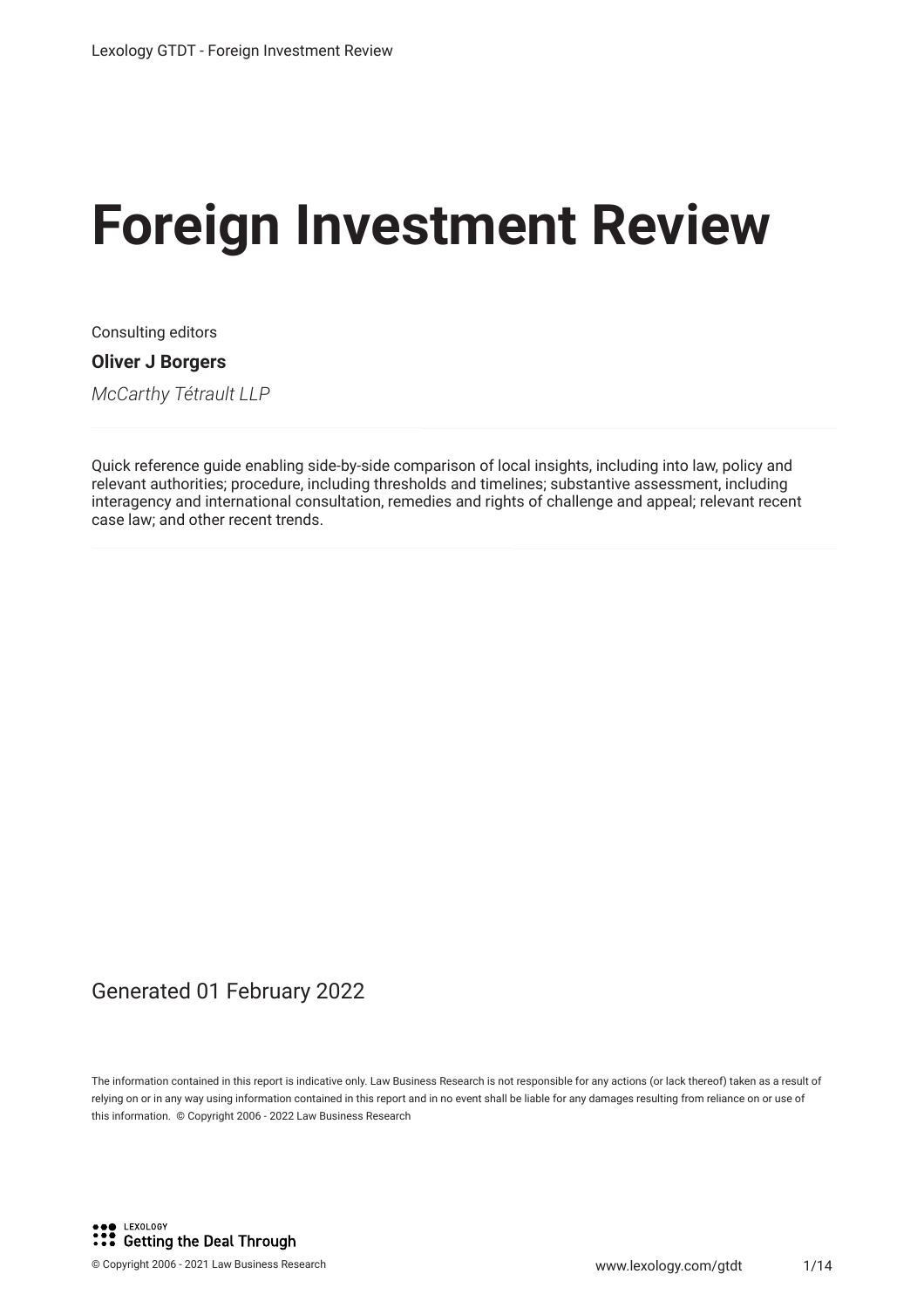# **Table of contents**

#### **LAW AND POLICY**

**Policies and practices Main laws Scope of application Defnitions Special rules for SOEs and SWFs Relevant authorities**

#### **PROCEDURE**

**Jurisdictional thresholds National interest clearance Review process Involvement of authorities**

#### **SUBSTANTIVE ASSESSMENT**

**Substantive test Other relevant parties Prohibition and objections to transaction Challenge and appeal Confdential information**

#### **RECENT CASES**

**Relevant recent case law**

#### **UPDATE AND TRENDS**

**Key developments of the past year**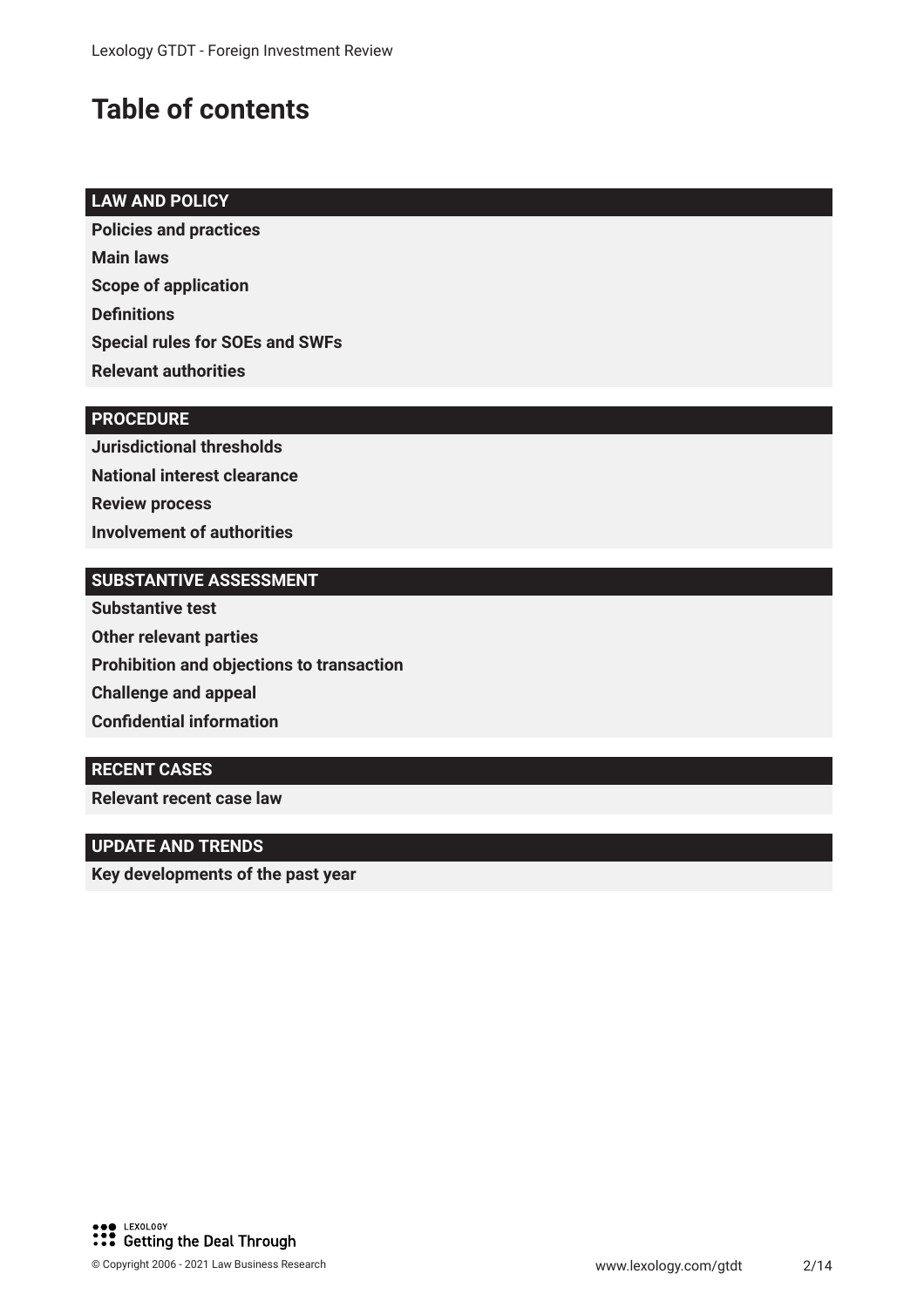## **Contributors**

#### Spain



**Juan Manuel de Remedios** jderemedios@whitecase.com *White & Case LLP*



**Laura del Olmo** laura.delolmo@whitecase.com *White & Case LLP*

**WHITE & CASE**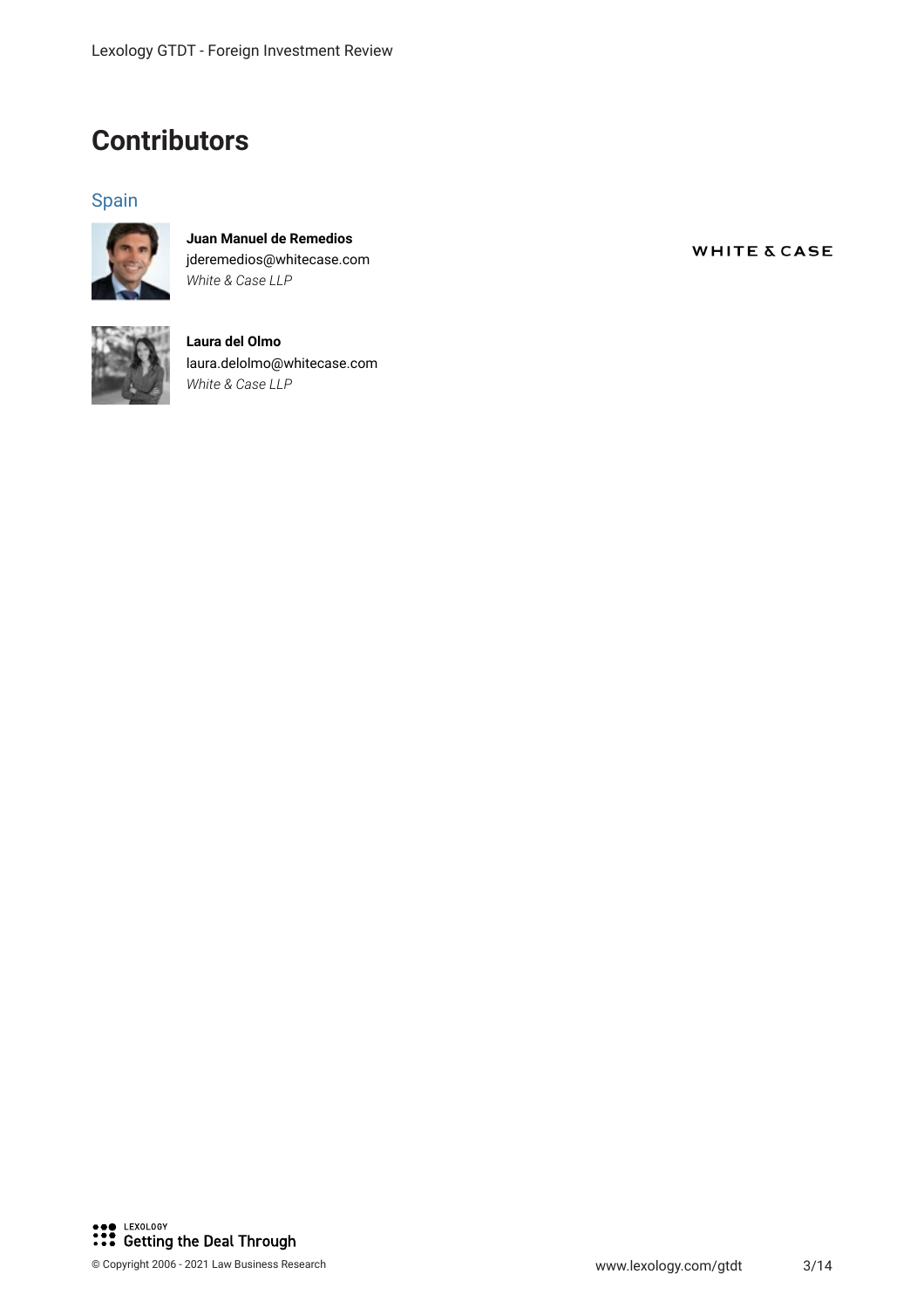#### **LAW AND POLICY**

#### **Policies and practices**

What, in general terms, are your government's policies and practices regarding oversight and review of foreign investment?

Last year, the Spanish government adopted restrictive policies on foreign investment in Spain because, owing to the current economic situation and the lower valuation of certain Spanish legal entities, foreign buyers could take control of Spanish entities at a lower cost. Throughout 2020, owing to the covid-19 crisis, the applicable law was modifed so that foreign investments are subject to increasing scrutiny. The new policies specifcally focus on investments that exceed a certain threshold of the share capital of Spanish entities that operate in critical sectors or are made by certain purchasers.

*Law stated - 10 November 2021*

#### **Main laws**

What are the main laws that directly or indirectly regulate acquisitions and investments by foreign nationals and investors on the basis of the national interest?

The main laws governing foreign direct investment in Spain are the following:

- Law 19/2003 of 4 July 2003, on legal arrangements for capital movements and economic transactions abroad;
- Royal Decree-Law 664/1999 of 23 April 1999, on foreign investment; and
- Ministerial Order of 28 May 2001, which regulates the procedure for requesting authorisation and the procedure for declaring the investment.

In addition, four royal decree-laws have been enacted since March 2020:

- Royal Decree-Law 8/2020 of 17 March 2020, on extraordinary urgent measures to address the economic and social impact of covid-19;
- Royal Decree-Law 11/2020 of 31 March 2020, for the adoption of additional urgent measures in the social and economic feld to deal with covid-19;
- Royal Decree-Law 34/2020 of 17 November 2020, on urgent measures to support business solvency and the energy sector, and in the feld of taxation; and

Royal Decree-Law 12/2021 of 24 June 2021, adopting urgent measures in the feld of energy taxation and energy generation, and on the management of the regulation levy and the water use tariff.

*Law stated - 10 November 2021*

#### **Scope of application**

Outline the scope of application of these laws, including what kinds of investments or transactions are caught. Are minority interests caught? Are there specifc sectors over which the authorities have a power to oversee and prevent foreign investment or sectors that are the subject of special scrutiny?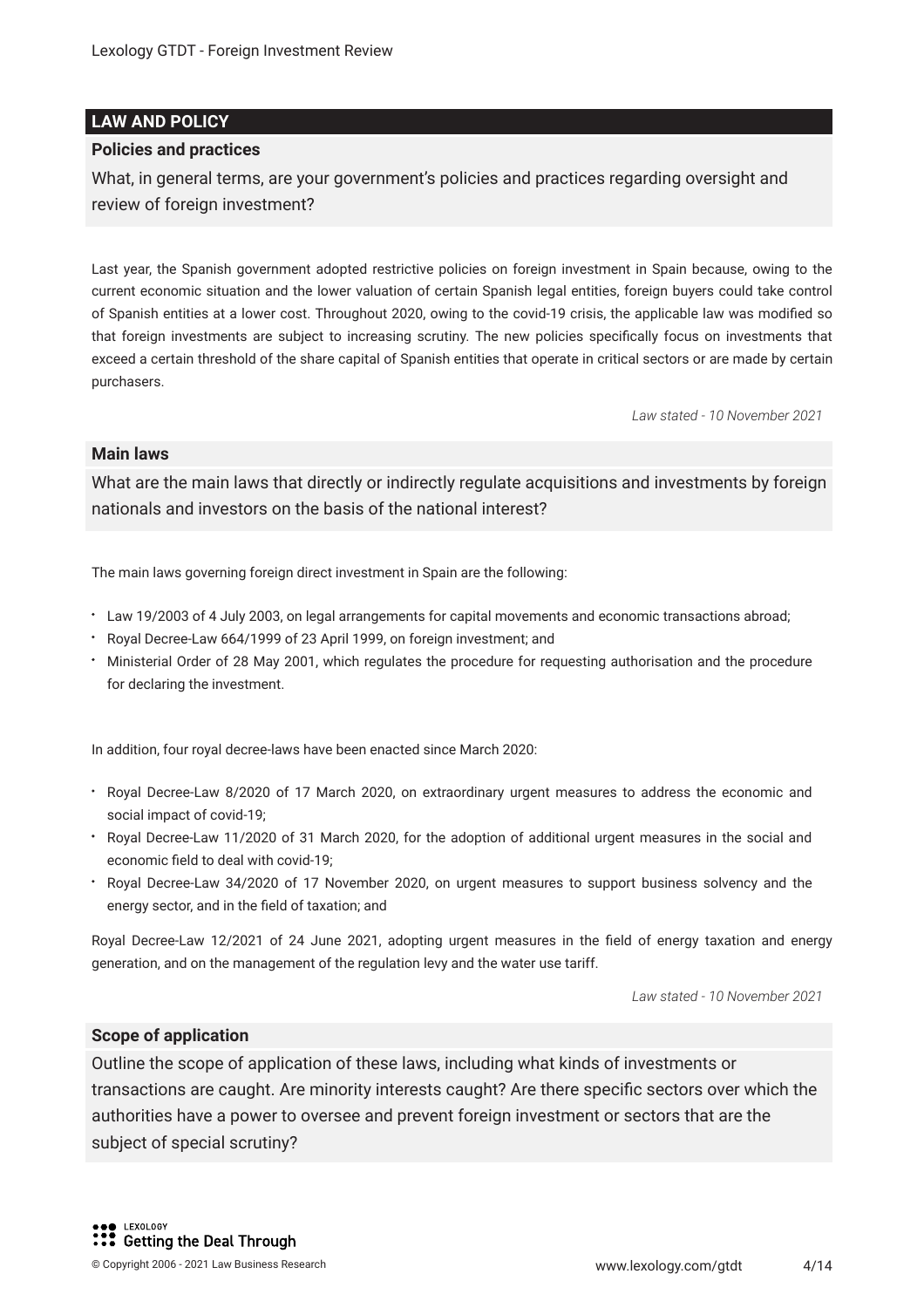The scope of application of Law 19/2003 of 4 July 2003 and Royal Decree 664/1999 is, in general, any act, business, operation or transaction that, by its nature, form or conditions of performance, affects or may affect activities related, even occasionally, to the exercise of public authority, activities directly related to national defence, or activities that affect or may affect public order, public security and public health.

Specifcally, the laws and the royal decree-laws focus on the screening mechanism for foreign direct investments in Spain, which are those investments in which a non-resident in the European Union or in the European Free Trade Association (EFTA) acquires 10 per cent or more of share capital in a Spanish company, whether listed or unlisted, or acquires control over it. According to article 7.2 of Law 15/2007 on antitrust, to acquire control over the company means to become a party to contracts or acquire rights that allow the investor to have a decisive infuence in the target company. Consequently, even the acquisition of minority interests is subject to screening.

Although the laws do not mention indirect investments, they are also subject to scrutiny, as any investment in a company from another country that has subsidiaries in Spain may also be reviewed by the authorities.

The laws also provide penalties for failure to comply with the obligation to request the authorisation to invest.

Ministerial Order of 28 May 2001 applies generally to foreign investment, but it specifcally concerns practical aspects of the screening mechanism for foreign direct investments regulated in the aforementioned laws, such as the procedure to request an authorisation to invest and the procedure to declare the investment, apart from focusing on the screening mechanism itself.

Royal Decree-Law 8/2020 of 17 March 2020, passed at the outbreak of the covid-19 pandemic, included provisions concerning foreign direct investment in Law 19/2003 of 4 July 2003, including a new article 7 bis, which established the foreign direct investment screening mechanism.

On the other hand, the scope of application of Royal Decree-Law 11/2020 focuses on certain foreign direct investment operations that enjoy a fast-track scrutiny mechanism.

Finally, Royal Decree-Law 34/2020, in addition to modifying Law 19/2003, temporarily includes within its scope investments both in Spanish listed and unlisted companies (provided that the unlisted company exceeds €500 million in turnover), carried out by residents in the European Union and EFTA.

*Law stated - 10 November 2021*

#### **Defnitions**

How is a foreign investor or foreign investment defned in the applicable law?

Law 19/2003 defnes foreign direct investment, in article 7 bis, as all investment as a result of which the investor holds a stake equal to or greater than 10 per cent of the share capital of a Spanish company, or when as a result of a corporate operation, act or legal transaction, the investor effectively acquires control of a company, provided that one of the following occurs:

- the investment is carried out by residents of countries outside the European Union or EFTA; or
- the investment is carried out by residents of countries of the European Union or EFTA but whose real ownership corresponds to residents of countries outside the European Union and EFTA; real ownership shall be understood to exist when the latter possesses or ultimately controls, directly or indirectly, more than 25 per cent of the capital or of the voting rights of the investor, or when they exercise control, directly or indirectly, over the investor by other means.

On a temporary basis (from 19 November 2020 to 31 December 2021), according to the transitional provision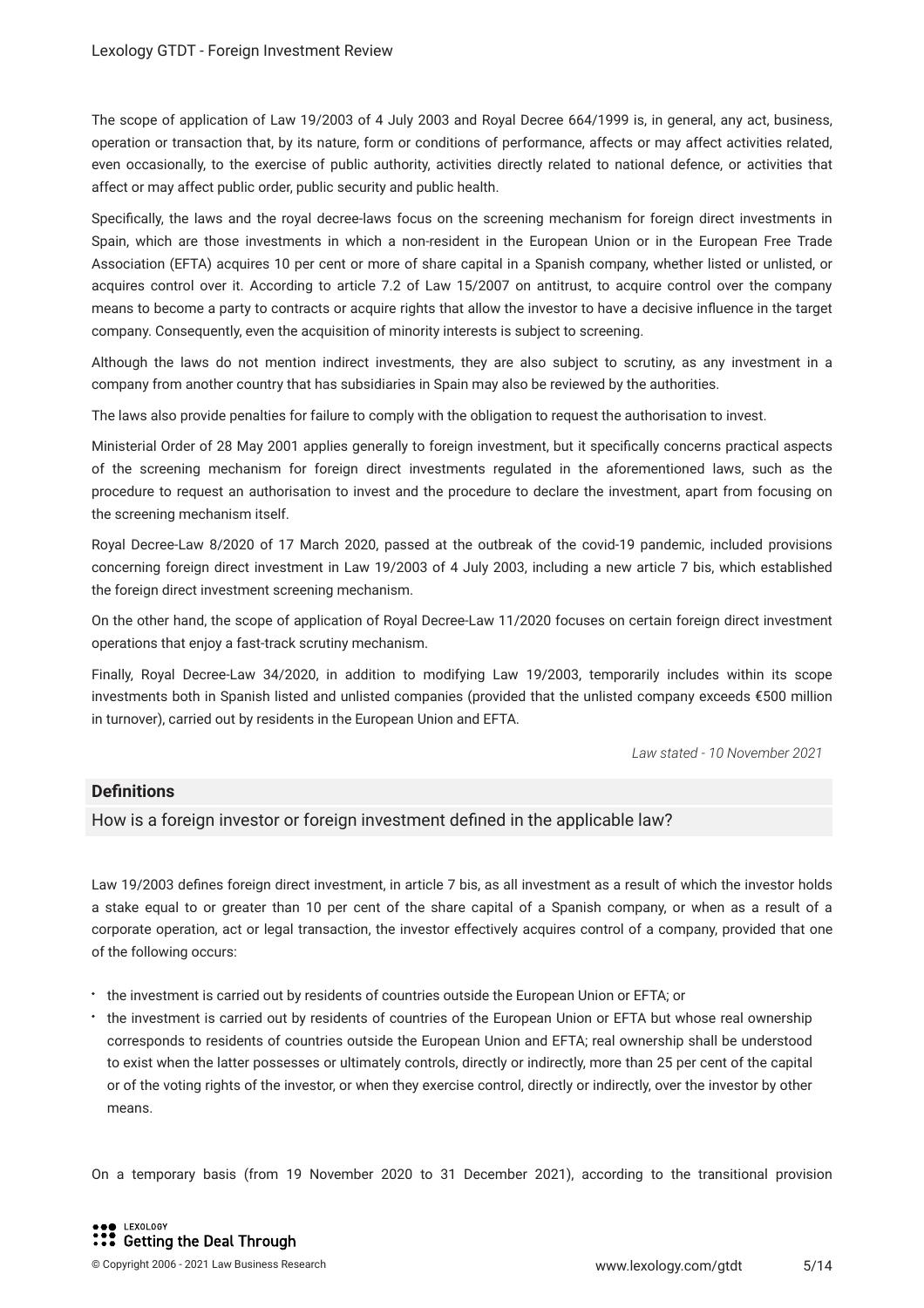contained in Royal Decree-Law 34/2020 of 17 November 2020 (as amended by Royal Decree-Law 12/2021 of 24 June 2021), investments made by EU and EFTA residents, and investments made by residents of Spain whose real ownership belongs to non-EU or non-EFTA residents, are considered to be foreign direct investments.

*Law stated - 10 November 2021*

#### **Special rules for SOEs and SWFs**

Are there special rules for investments made by foreign state-owned enterprises (SOEs) and sovereign wealth funds (SWFs)? How is an SOE or SWF defned?

None of the laws applying to foreign direct investment provide for a defnition of SOEs or SWFs.

However, there is a special rule regarding SOEs and SWFs. Article 7 bis of Law 19/2003 of 4 July specifcally provides that foreign direct investments made by a company directly or indirectly controlled by a government are always subject to the screening mechanism.

*Law stated - 10 November 2021*

#### **Relevant authorities**

Which officials or bodies are the competent authorities to review mergers or acquisitions on national interest grounds?

According to article 11.2 of the Ministerial Order of 28 May 2001, the scrutiny of the investment must be carried out by the General Directorate for International Trade and Investment, which is a department of the Ministry of Commerce, Industry and Tourism. The scrutiny must be jointly carried out by the Directorate and the Foreign Investment Board, which will issue a report on the characteristics of the investment operation. However, the Spanish Council of Ministers will decide on the approval or denial of the foreign direct investment transaction, taking into account the information provided by the Directorate and the Foreign Investment Board.

*Law stated - 10 November 2021*

Notwithstanding the above-mentioned laws and policies, how much discretion do the authorities have to approve or reject transactions on national interest grounds?

Although the reviewing authorities must apply the criteria provided by the applicable laws on foreign investment, they have a great deal of discretion to approve or reject transactions, as the defnitions given by the law about what is critical infrastructure or what a strategic sector is are too broad. At present, there is no further regulatory development to explain in depth the criteria that must be applied to grant an authorisation to foreign investors.

*Law stated - 10 November 2021*

#### **PROCEDURE**

#### **Jurisdictional thresholds**

What jurisdictional thresholds trigger a review or application of the law? Is fling mandatory?

There are primarily two jurisdictional thresholds that determine whether a foreign direct investment is subject to scrutiny by the authorities.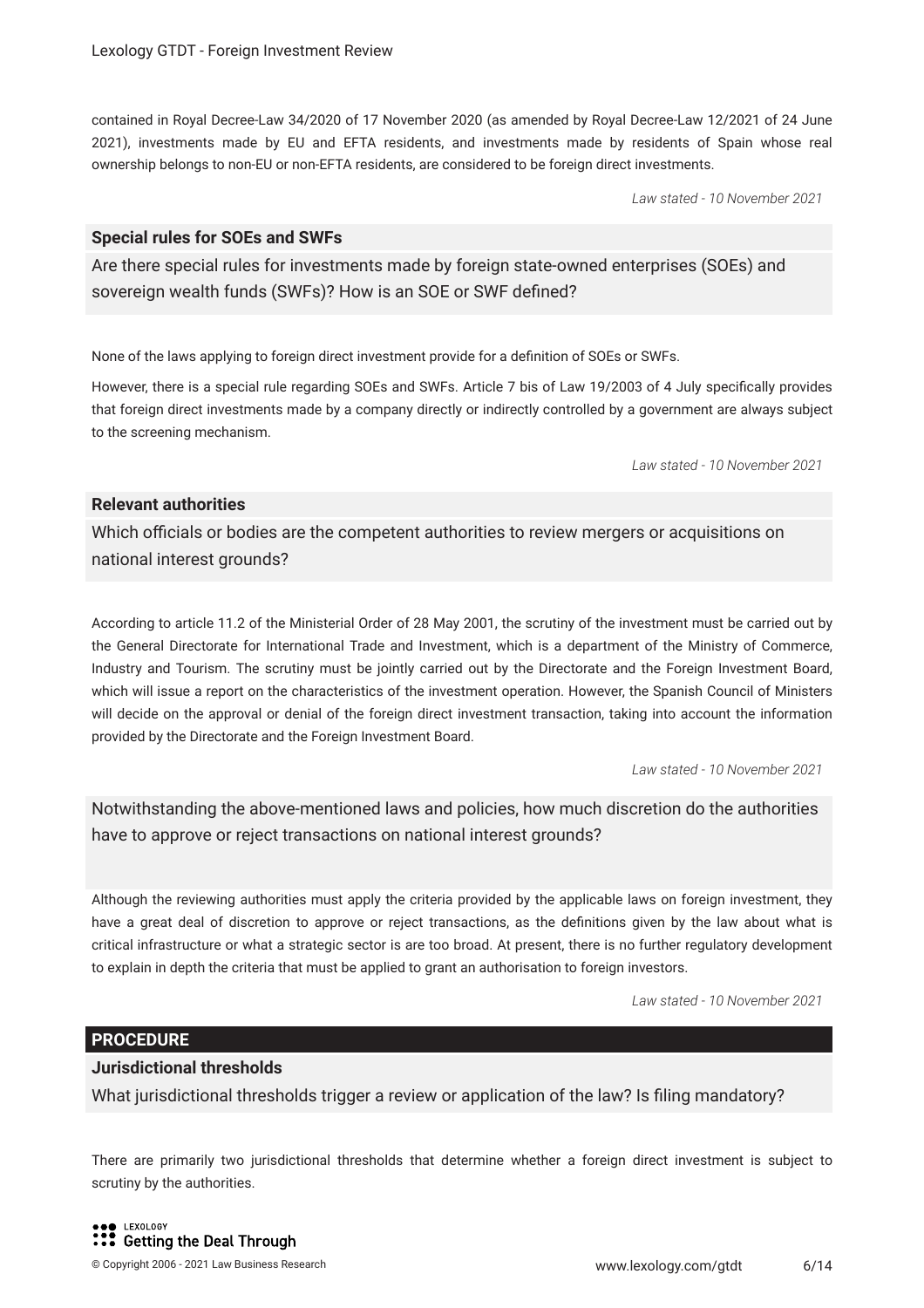The frst one, as provided in article 7 bis of Law 19/2003, is the percentage of share capital and the effective control acquired by the investor in a Spanish company. The acquisition of an amount of the share capital of a company equal to or greater than 10 per cent, or the acquisition of control over the decisions of the company, trigger the review of the investment provided that:

- the investment is made in a company that conducts its activity in a strategic sector or in relation to critical infrastructure as expressly provided by law;
- the investment is made by an entity directly or indirectly controlled by a government;
- the investment is made in a company whose activity is related to national defence; or
- the investment is made by an entity that is likely to be carrying out illegal or criminal activities that affect public security, public order or public health in Spain.

If the acquisition does not lead the investor to acquire control over the company, if the investment does not reach the threshold of 10 per cent of the share capital, or if, having reached that amount, the investment does not fall within any of the above requirements, a fling will not be needed.

The second is the amount of the investment. Pursuant to the Second Transitional Provision of Royal Decree-Law 11/2020, investments under €1 million are not subject to the screening mechanism. Therefore, only investments over €1 million may need fling.

*Law stated - 10 November 2021*

#### **National interest clearance**

What is the procedure for obtaining national interest clearance of transactions and other investments? Are there any fling fees? Is fling mandatory?

The fling procedure for obtaining national interest clearance of investments is provided by article 11 of the Ministerial Order of 28 May 2001 .

The procedure starts with a request for authorisation to invest.

The request for authorisation must be made in writing to the General Directorate for International Trade and Investment. There is not a standard form for the request, which must be accompanied by the following documents:

- a certifcation issued by the competent body of the company in which the investment is being made, containing an exact transcription of its corporate purpose;
- a brief explanatory report on the economic, fnancial and asset situation of the company in which the investment is being made; and
- a detailed description of the investment operation to be carried out and information concerning the investor: in the case of investors that are considered to be legal entities, the holdings in their capital representing more than 5 per cent must be indicated, as well as the annual accounts and management report, the composition of their management bodies and the detailed structure of the group to which they may belong; in the case of individuals, information on their career and professional activity, as well as their asset situation.

Scrutiny of the transaction will be carried out jointly by the General Directorate for International Trade and Investment and the Foreign Investment Board. The Foreign Investment Board will issue a report on the transaction and, on that basis, the Council of Ministers will grant or deny the authorisation to invest.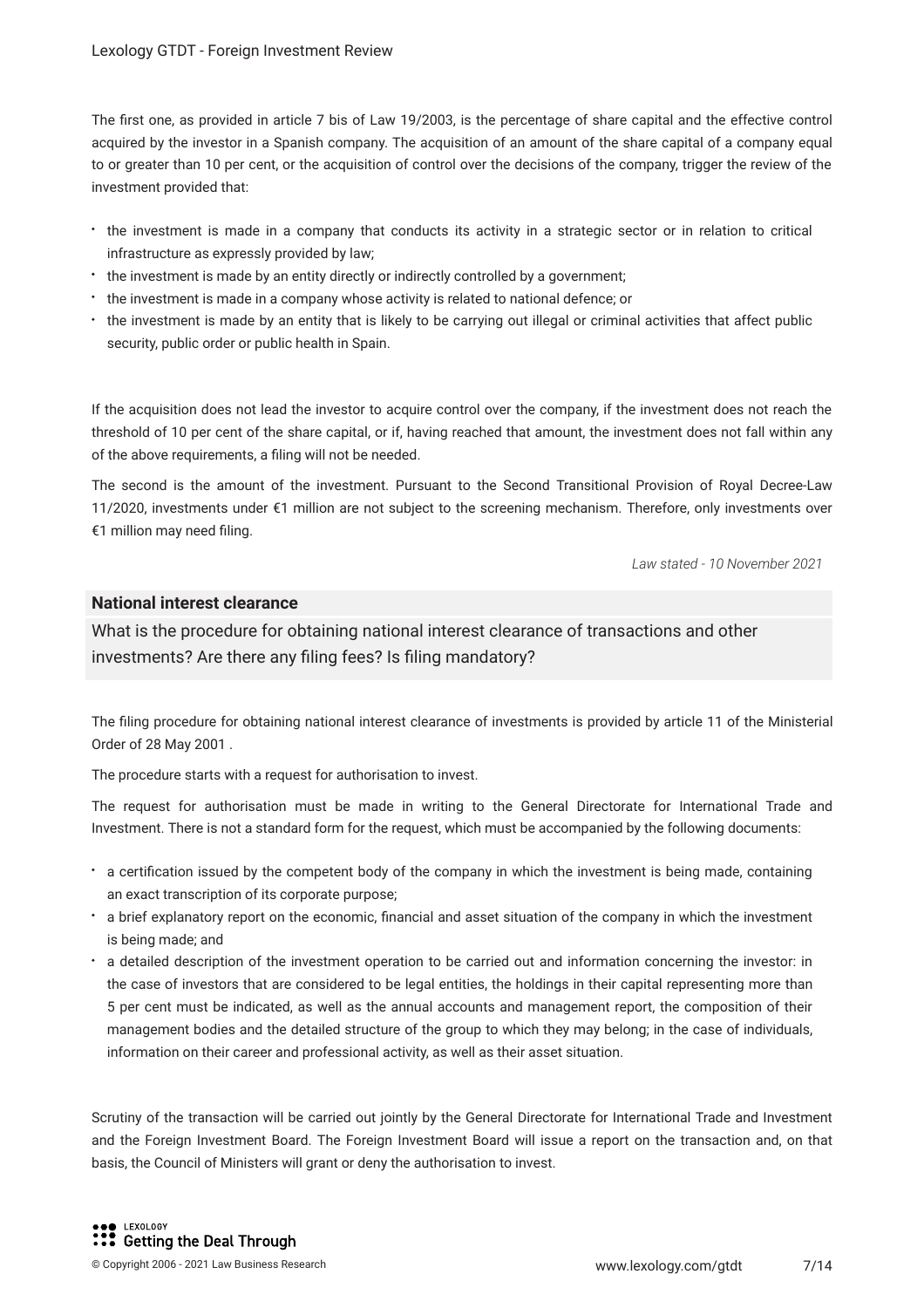In any case, during the review process, the General Directorate for International Trade and Investment may require from the investors or the company that is the target of the investment as many reports and as much data or background information as is deemed appropriate.

The proceeding does not have any fling fees in Spain.

*Law stated - 10 November 2021*

#### Which party is responsible for securing approval?

The responsible party for securing the approval of the investment is the investor.

*Law stated - 10 November 2021*

#### **Review process**

How long does the review process take? What factors determine the timelines for clearance? Are there any exemptions, or any expedited or 'fast-track' options?

Article 11.3 of the Ministerial Order of 28 May 2001 provides that the authorisation must be granted or denied by the Council of Ministers within six months from the application date. If the six-month period expires and no decision has been taken, the authorisation to invest will be deemed to be denied.

There is no factor that exactly determines when the decision of the Council of Ministers is to be released, except the volume of applications and the relevance of the investments under review at the time. However, experience shows that this process typically takes six to eight weeks from the time a complete submission has been made.

The Second Transitional Provision of Royal Decree-Law 11/2020 of 31 March 2020 provides a fast-track option for investments agreed but not closed before 17 March 2020, and for investments between €1 million and €5 million. This fast-track procedure means that the reviewing authorities must grant or deny the authorisation within 30 days from the date of fling. If no decision is adopted in respect to the investment within that period, the authorisation will be deemed to be denied and the transaction may not be carried out.

*Law stated - 10 November 2021*

Must the review be completed before the parties can close the transaction? What are the penalties or other consequences if the parties implement the transaction before clearance is obtained?

Yes, the review of the investment must be completed before the investor closes the transaction, and the decision of the Council of Ministers on the authorisation must also be obtained, as article 8.2 of Law 19/2003 of 4 July 2003 considers that carrying out the investment without obtaining authorisation where required is a very serious infringement. According to article 9.2.a, such infringement is sanctioned with a fne (ranging from €30,000 to the amount of the investment) and, as result, the investment will become null and void.

*Law stated - 10 November 2021*

#### **Involvement of authorities**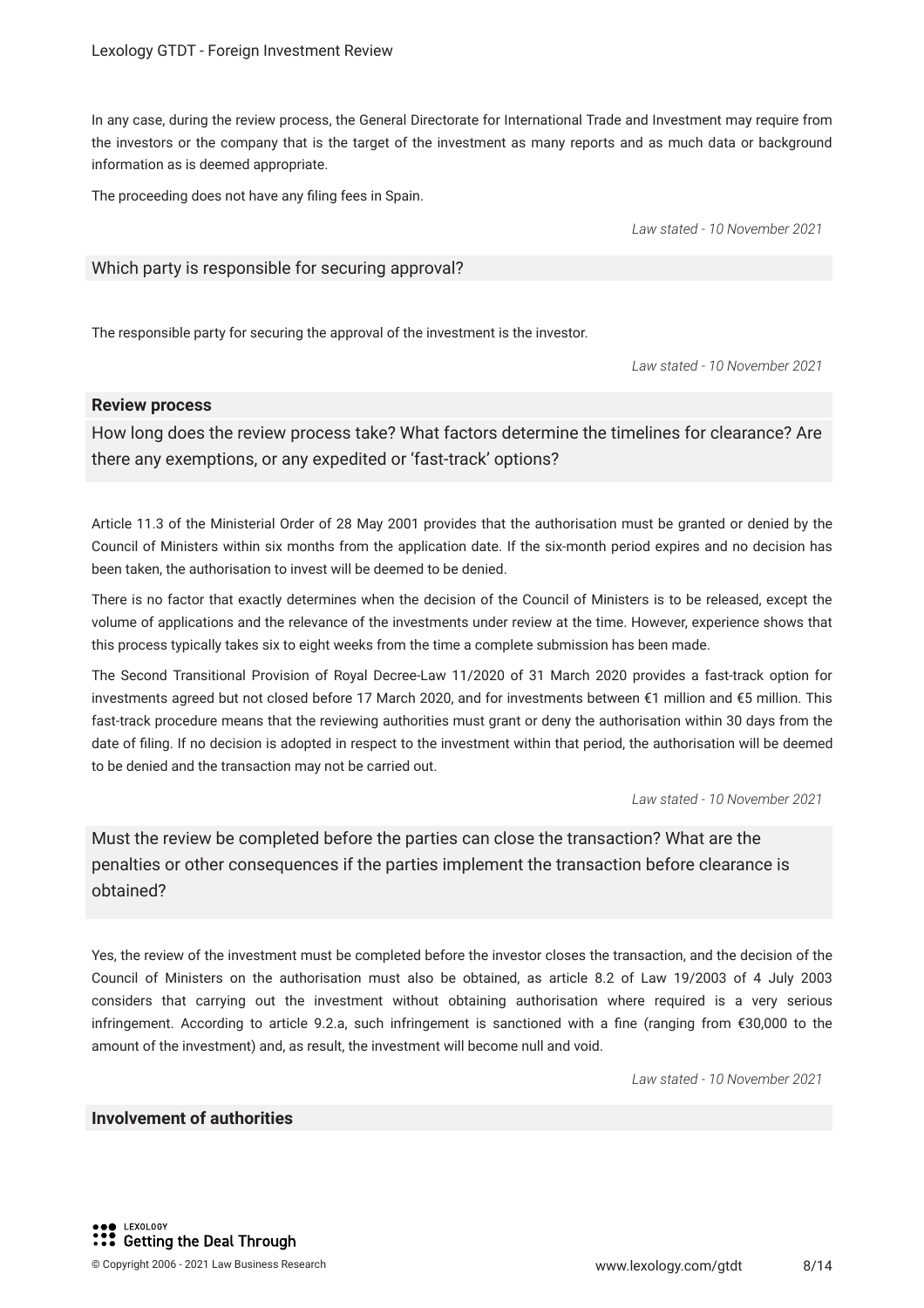Can formal or informal guidance from the authorities be obtained prior to a fling being made? Do the authorities expect pre-fling dialogue or meetings?

None of the laws applying to foreign direct investment provides for an informal channel through which investors can be advised by the reviewing authorities, but in practice, there are informal channels to raise issues with them, such as an email address. Any questions regarding clarifcation of the fling procedure may be sent by email to the General Directorate for International Trade and Investment. In addition, the Directorate has made a questionnaire available to investors that may be flled out and sent back to them to determine whether the investment is subject to screening, in order to avoid fling where not necessary.

*Law stated - 10 November 2021*

When are government relations, public affairs, lobbying or other specialists made use of to support the review of a transaction by the authorities? Are there any other lawful informal procedures to facilitate or expedite clearance?

In principle, no use may be made of government relations, public affairs, lobbying or any other specialists to promote support for the transaction by the authorities. On the other hand, there are no informal procedures to facilitate the clearance as such. However, the authorities have made a questionnaire available to investors, which they may fll out and send to the authorities to confrm if there is the need to proceed to fling and to avoid it where unnecessary.

*Law stated - 10 November 2021*

What post-closing or retroactive powers do the authorities have to review, challenge or unwind a transaction that was not otherwise subject to pre-merger review?

The authorities have post-closing powers to review and investigate whether an investment operation that required fling was made without the required authorisation by the Council of Ministers. In that respect, according to articles 12 and subsequent of Law 19/2003 of 4 July 2003, the General Directorate for International Trade and Investment is able to initiate investigations to clarify whether investors have committed any infringement. The Head of the Ministry of Commerce, Industry and Tourism is the authority in charge of imposing fnes on the investor in the case of infringement.

*Law stated - 10 November 2021*

#### **SUBSTANTIVE ASSESSMENT**

#### **Substantive test**

What is the substantive test for clearance and on whom is the onus for showing the transaction does or does not satisfy the test?

The substantive test for clearance consists of proving that the investment in a Spanish company as result of which the investor acquires 10 per cent or more of share capital, or acquires effective control, does not affect national security or the national public interest.

For that purpose, the reviewing authority will examine if the investment to be made effectively falls under the scope of the screening mechanism provided by law, and, if so, if it affects public order, security or health.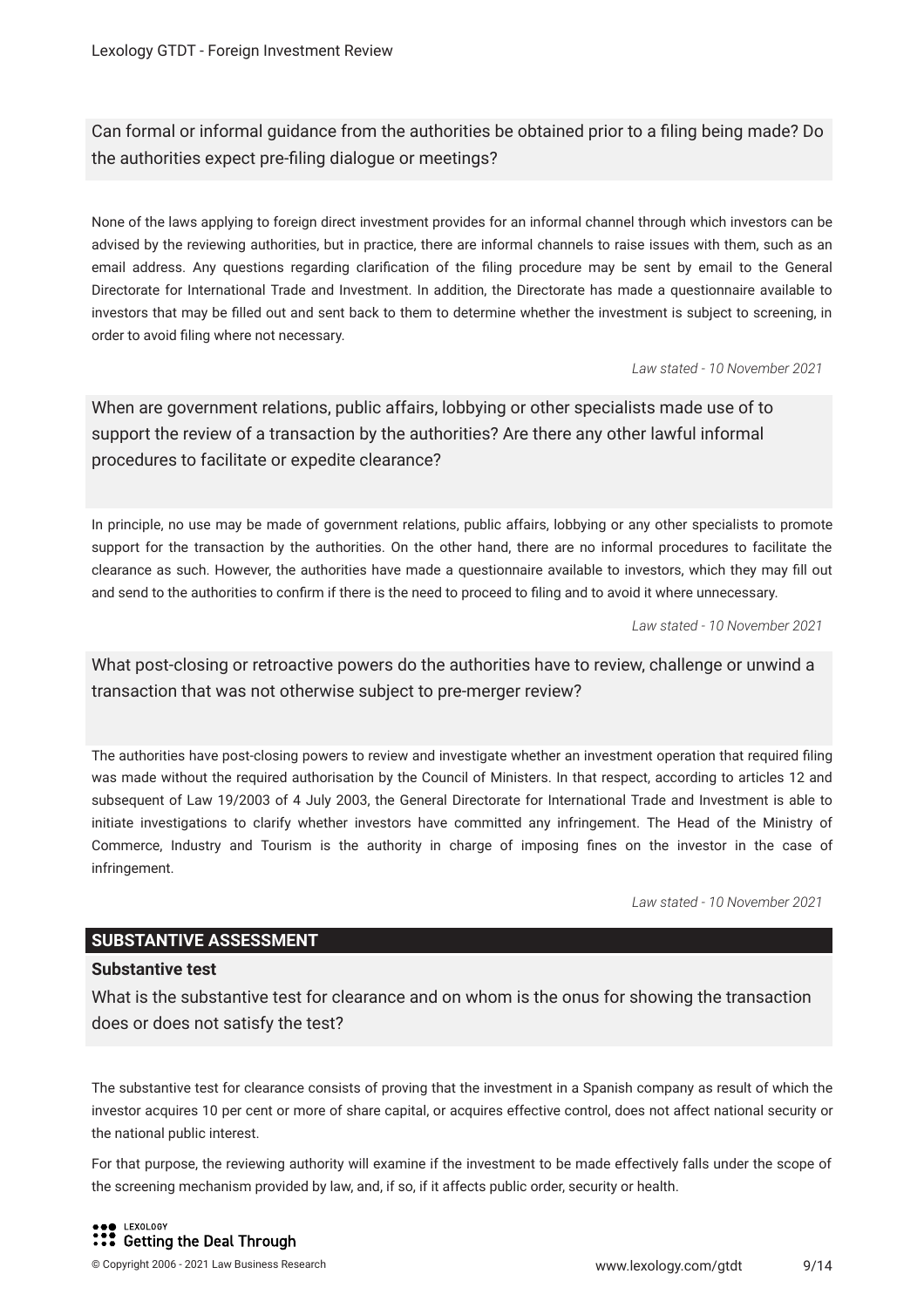The onus for showing the transaction does or does not satisfy the test is jointly on the General Directorate for International Trade and Investment and on the Foreign Investment Board. Once they have checked that the investment does or does not meet the above conditions, the Council of Ministers will grant or deny the authorisation to invest.

*Law stated - 10 November 2021*

#### To what extent will the authorities consult or cooperate with officials in other countries during the substantive assessment?

The applicable laws on Foreign Direct Investment do not expressly provide for communication between Spanish public officials and public officials from foreign countries. However, it is known that the competent reviewing authorities of Spain are in contact with the authorities of other member states of the European Union when the investment also has pending fling proceedings in other countries.

*Law stated - 10 November 2021*

#### **Other relevant parties**

What other parties may become involved in the review process? What rights and standing do complainants have?

The applicable laws on foreign direct investment contain no reference to any other party involved in the fling procedure, nor do they refer to any rights that third parties are entitled to regarding the effects that the investment may have.

*Law stated - 10 November 2021*

#### **Prohibition and objections to transaction**

What powers do the authorities have to prohibit or otherwise interfere with a transaction?

According to the law, there are certain investment operations that need authorisation by the Council of Ministers to be carried out. The reviewing authority has the power to prohibit the investment, as it is in its power to authorise the transaction or not, based on the criteria provided by law to grant or deny it. Without the authorisation, the operation may not be carried out, so in fact, the reviewing authority has the power to block the transaction.

*Law stated - 10 November 2021*

Is it possible to remedy or avoid the authorities' objections to a transaction, for example, by giving undertakings or agreeing to other mitigation arrangements?

No, it is not possible. Objections by the reviewing authority to the transaction cannot be avoided in any way in advance, with any kind of commitment or agreement. The authorities are independent and take their decisions according to the nature of the investment, following the criteria provided by the applicable laws on foreign investment. The decision of the authority cannot be infuenced in any way, and the investor cannot make any commitments to avoid the authority's objection.

*Law stated - 10 November 2021*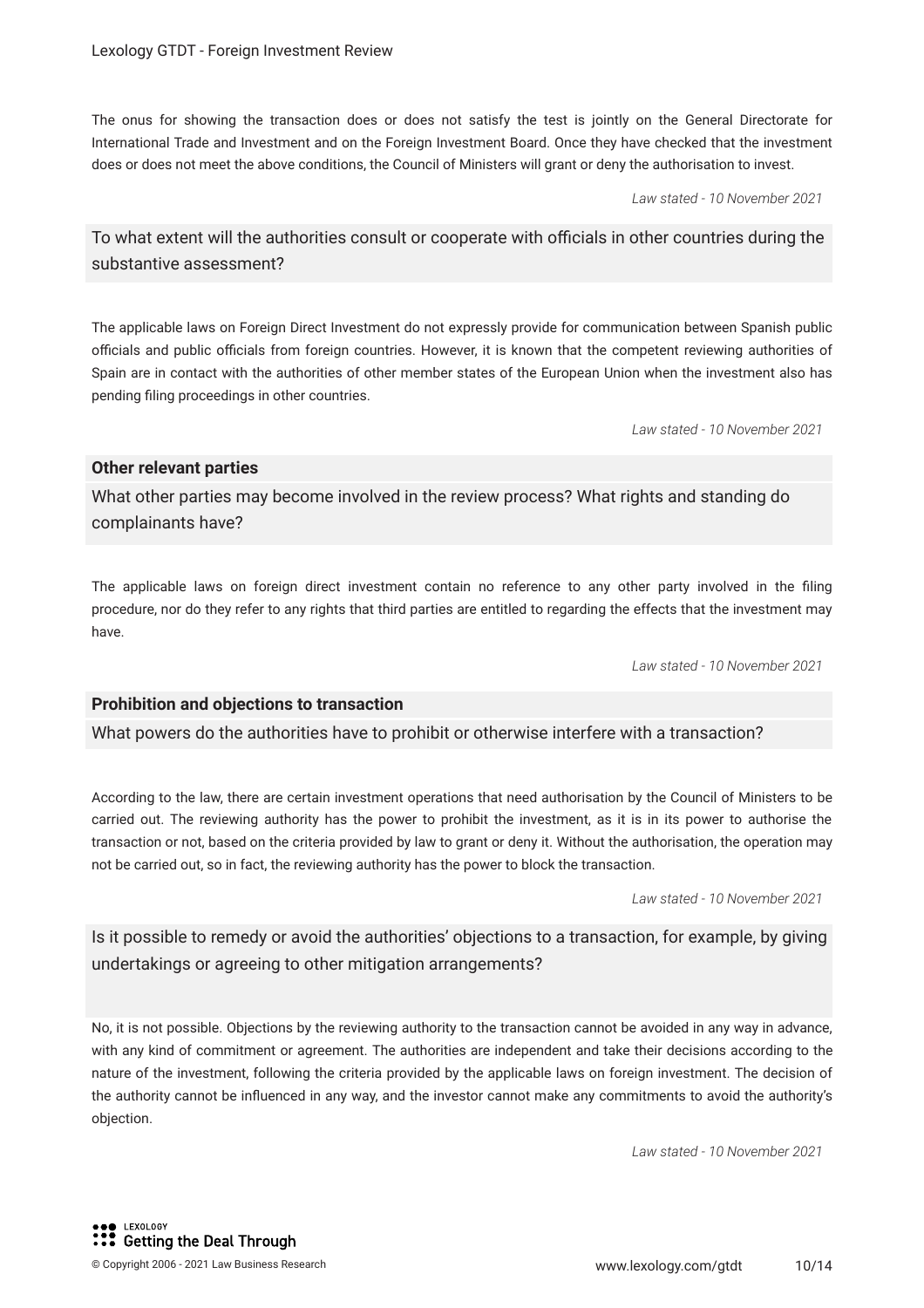#### **Challenge and appeal**

Can a negative decision be challenged or appealed?

Yes, a negative resolution from the Council of Ministers denying the authorisation to invest in Spain may be appealed before the Supreme Court according to article 58 of Organic Law 6/1985 of 1 July 1985, on the Judiciary.

*Law stated - 10 November 2021*

#### **Confdential information**

What safeguards are in place to protect confdential information from being disseminated and what are the consequences if confdentiality is breached?

None. The applicable laws on foreign direct investment do not provide for any specifc safeguard to protect confdential information from being disseminated in relation to the foreign investment screening mechanism.

The consequences of a breach of confdentiality are not provided by the applicable laws either.

*Law stated - 10 November 2021*

#### **RECENT CASES**

#### **Relevant recent case law**

Discuss in detail up to three recent cases that refect how the foregoing laws and policies were applied and the outcome, including, where possible, examples of rejections.

There have been several investment operations that have been reviewed by the authorities. No request for prior approval for a foreign investment since the issuance of Royal Decree 8/2020 of 17 March 2020 has been denied by the Council of Ministers to date, so examples cannot be given in this respect. On the contrary, the latest investments approved by the Council of Ministers are listed below:

- Circet Odyssée S.A.S., a French company, was authorised to invest in the Spanish company Circet Iberia S.L.U. belonging to one of the strategic sectors listed by Law 19/2003 of 4 July 2003, on 28 September 2021.
- Mozart Buyer LP, a Delaware company, was authorised to invest in the Spanish company Medline International Iberia, S.L., belonging to one of the strategic sectors listed by Law 19/2003 of 4 July 2003, on 19 October 2021.
- Goldman Sachs, through its UK subsidiary Dione Bidco Limited, was authorised to indirectly invest in the Spanish subsidiaries of Lloyd's Register Inspection Limited, on 19 October 2021.

*Law stated - 10 November 2021*

#### **UPDATE AND TRENDS**

#### **Key developments of the past year**

Are there any developments, emerging trends or hot topics in foreign investment review regulation in your jurisdiction? Are there any current proposed changes in the law or policy that will have an impact on foreign investment and national interest review?

There are recent developments in Spain regarding foreign direct investment. Two royal decrees were issued at the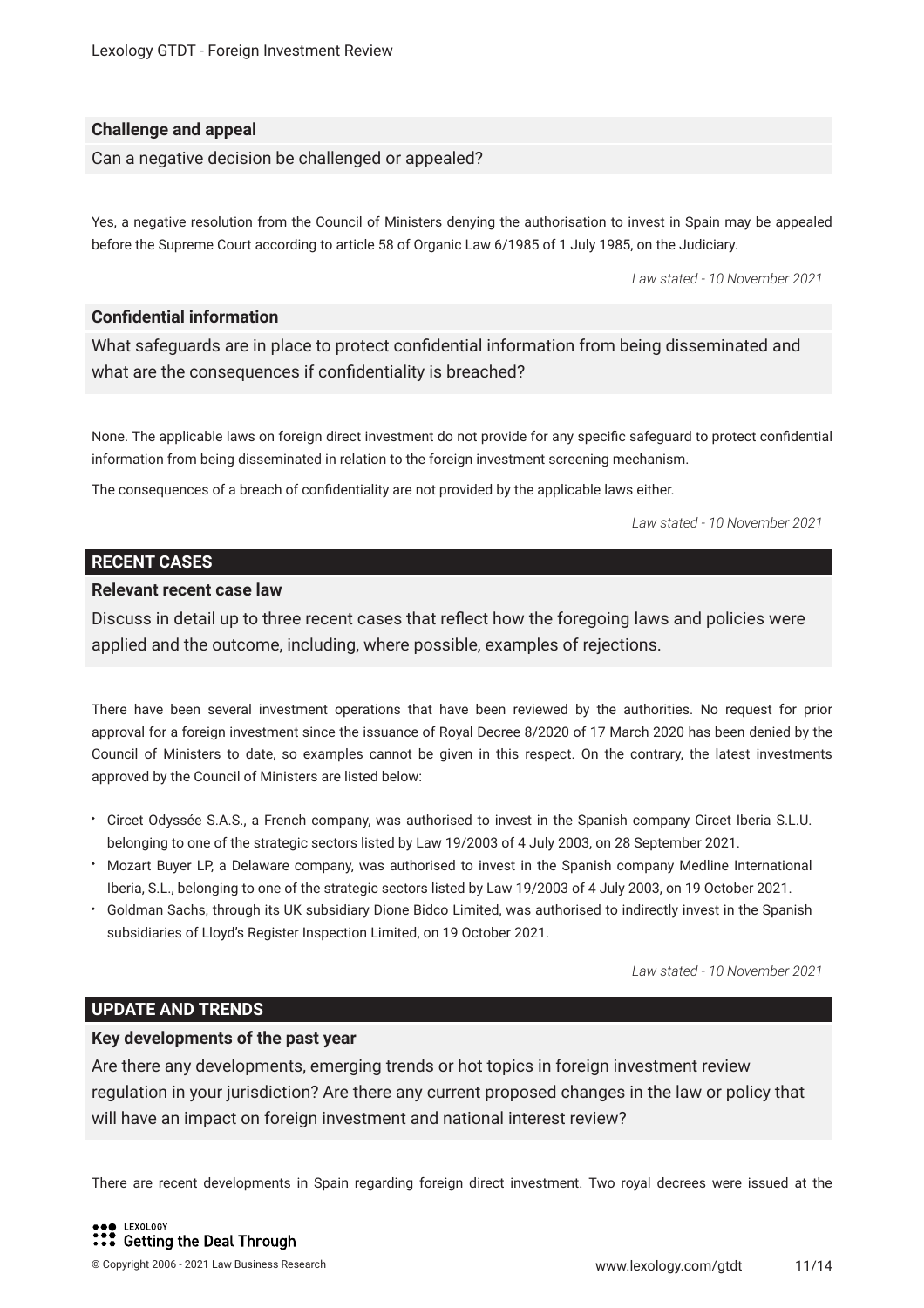outbreak of the covid-19 pandemic ( Royal Decree-Law 8/2020 of 17 March 2020 and Royal Decree-Law 11/2020 of 31 March 2020 ), which established a screening mechanism on certain types of investments. Additionally, in November 2020, Royal Decree-Law 34/2020 was issued. This Royal Decree-Law, as amended by Royal Decree 12/2021 of 24 June 2021, broadened the scope of application of the scrutiny mechanism provided by the previous decrees, so the scrutiny of certain investments made in Spanish companies became a hot topic during the pandemic. The information available is that a new bill to develop the current regulation is in the works at the Spanish parliament. The enactment of a new act will affect the foreign investment regime, as many of the interventionist measures adopted during the pandemic may become permanent.

Any views expressed in this publication are strictly those of the authors and should not be attributed in any way to White & Case LLP.

*Law stated - 10 November 2021*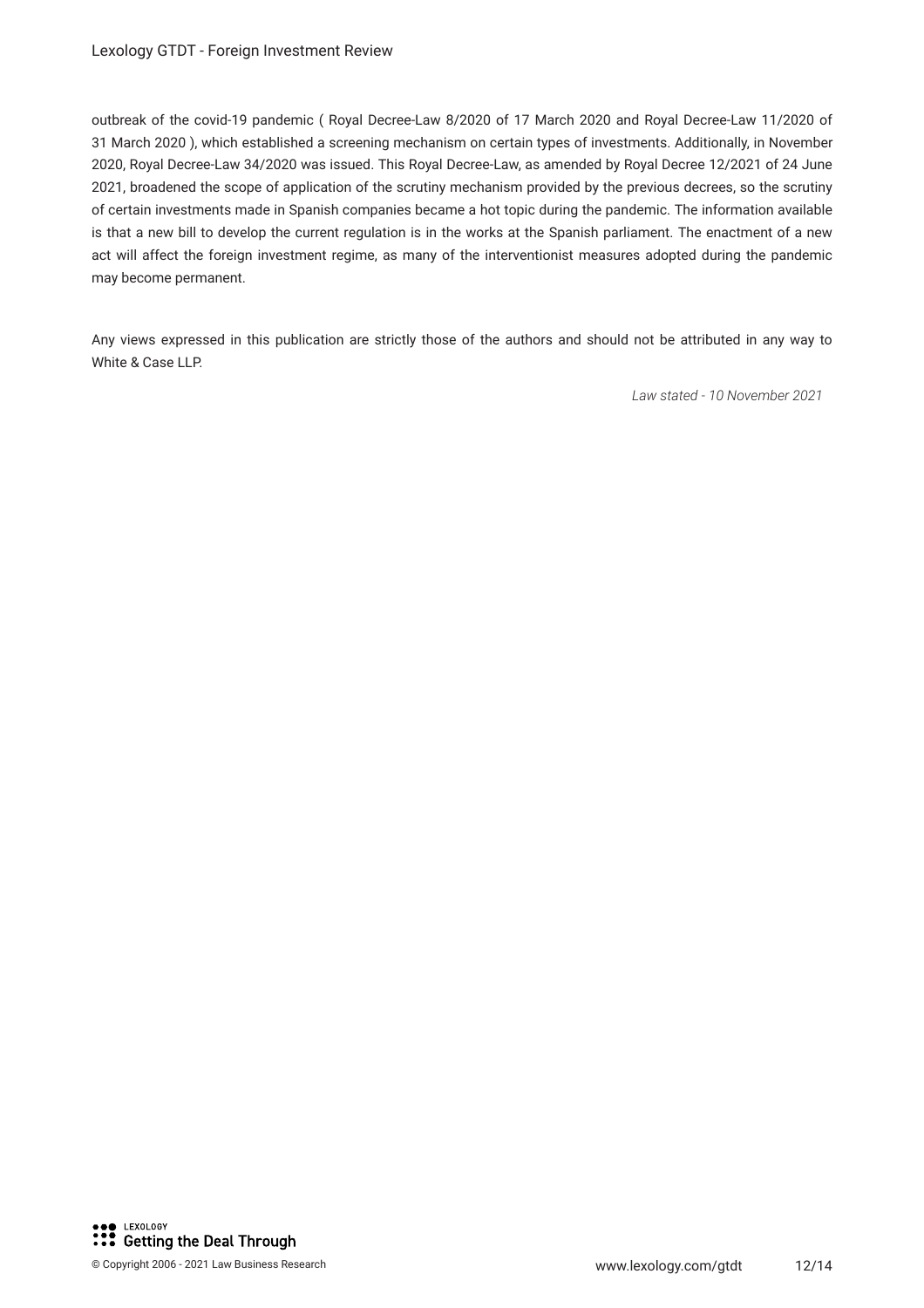# **Jurisdictions**

| <b>NK</b> | <b>Australia</b>            | Gilbert + Tobin                          |
|-----------|-----------------------------|------------------------------------------|
|           | <b>Austria</b>              | Barnert Egermann Illigasch Rechtsanwälte |
|           | <b>Cambodia</b>             | Tilleke & Gibbins                        |
| K         | <b>Canada</b>               | McCarthy Tétrault LLP                    |
|           | <b>China</b>                | Global Law Office                        |
|           | <b>Denmark</b>              | Bech-Bruun                               |
|           | <b>European Union</b>       | Allen & Overy LLP                        |
|           | <b>France</b>               | White & Case LLP                         |
|           | <b>Germany</b>              | Blomstein                                |
| $\circ$   | India                       | <b>AZB &amp; Partners</b>                |
|           | <b>Indonesia</b>            | Nagashima Ohno & Tsunematsu              |
|           | <b>Italy</b>                | Gianni & Origoni                         |
|           | Japan                       | Tokyo International Law Office           |
|           | Laos                        | Tilleke & Gibbins                        |
|           | <b>Malaysia</b>             | Nagashima Ohno & Tsunematsu              |
|           | <b>Mexico</b>               | White & Case LLP                         |
|           | <b>Myanmar</b>              | Tilleke & Gibbins                        |
| NK .      | <b>New Zealand</b>          | Russell McVeagh                          |
|           | <b>Norway</b>               | CMS Kluge                                |
| - and     | <b>Spain</b>                | White & Case LLP                         |
|           | <b>Sri Lanka</b>            | <b>Tiruchelvam Associates</b>            |
|           | <b>Sweden</b>               | BOKWALL RISLUND Advokatbyrå              |
|           | <b>Switzerland</b>          | Lenz & Staehelin                         |
|           | <b>Thailand</b>             | Nishimura & Asahi                        |
|           | <b>United Arab Emirates</b> | Afridi & Angell                          |